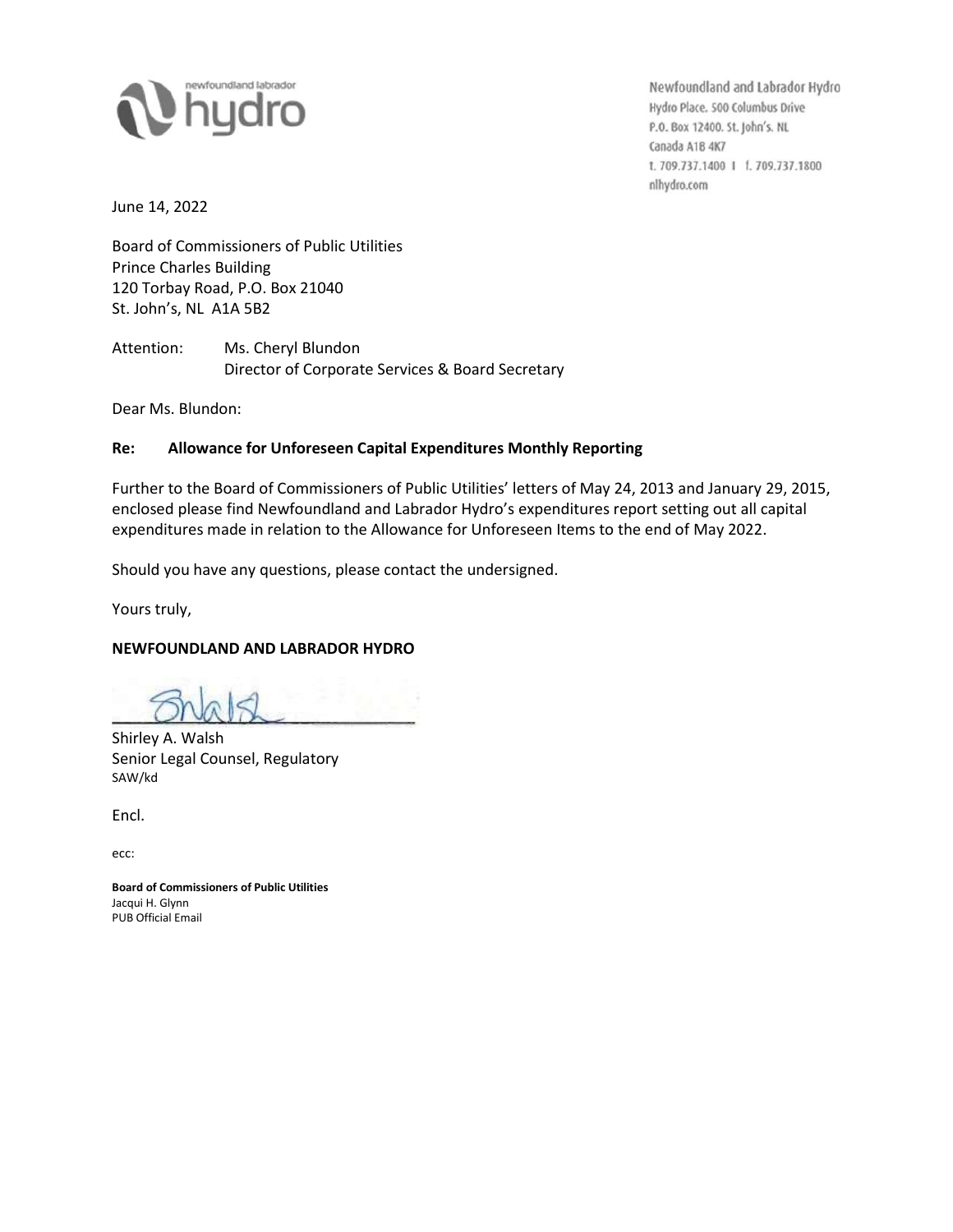## **Newfoundland and Labrador Hydro Allowance for Unforeseen Expenditures For the Period January 1, 2022 to December 31, 2022**

|                           |                                                 | Supplementary                             |                          |                |                                   |
|---------------------------|-------------------------------------------------|-------------------------------------------|--------------------------|----------------|-----------------------------------|
|                           | <b>Transmission</b><br><b>Lines TL219 &amp;</b> | <b>Amount for</b><br><b>Allowance for</b> |                          |                |                                   |
|                           | TL203 <sup>1</sup>                              | Unforeseen <sup>2</sup>                   | <b>Total</b>             | <b>Balance</b> |                                   |
|                           | (\$)                                            | (5)                                       | (5)                      | (5)            | <b>Comments</b>                   |
| <b>Approved Allowance</b> |                                                 |                                           |                          | 1,000,000      | See Board Order No. P.U. 37(2021) |
| <b>Expenditures</b>       |                                                 |                                           |                          |                |                                   |
| January                   | $\overline{\phantom{a}}$                        | $\overline{\phantom{a}}$                  |                          | 1,000,000      |                                   |
| February                  | (408, 848)                                      | $\overline{\phantom{a}}$                  | (408, 848)               | 591,152        |                                   |
| March                     | 17,519                                          |                                           | 17,519                   | 608,671        |                                   |
| April                     | (10, 814)                                       | 402,143                                   | 391,329                  | 1,000,000      | See Board Order No. P.U. 9(2022)  |
| May                       | $\overline{\phantom{a}}$                        | $\overline{\phantom{a}}$                  | $\overline{\phantom{a}}$ | 1,000,000      |                                   |
| June                      | $\overline{\phantom{a}}$                        | $\overline{\phantom{a}}$                  | $\overline{\phantom{a}}$ | 1,000,000      |                                   |
| July                      |                                                 | $\overline{\phantom{a}}$                  | $\overline{\phantom{a}}$ | 1,000,000      |                                   |
| August                    |                                                 | $\overline{\phantom{a}}$                  | $\overline{\phantom{a}}$ | 1,000,000      |                                   |
| September                 |                                                 | $\overline{\phantom{a}}$                  | $\overline{\phantom{a}}$ | 1,000,000      |                                   |
| October                   |                                                 | $\overline{\phantom{a}}$                  | $\overline{\phantom{a}}$ | 1,000,000      |                                   |
| November                  | $\overline{\phantom{a}}$                        | $\overline{\phantom{a}}$                  | $\overline{\phantom{a}}$ | 1,000,000      |                                   |
| December                  |                                                 |                                           | $\overline{\phantom{a}}$ | 1,000,000      |                                   |
| <b>Total</b>              | (402, 143)                                      | 402,143                                   |                          | 1,000,000      |                                   |

 $1$ On February 8, 2022, Newfoundland and Labrador Hydro ("Hydro") notified the Board of Commissioners of Public Utilities ("Board") that it would be utilizing the Allowance for Unforeseen Items Account to complete capital work on transmission lines TL219 and TL203 in response to storm damages. The final report was submitted on March 10, 2022, noting costs of approximately \$409,000 associated with this project. Actual final costs will follow.

 $^{2}$  On March 16, 2022, Hydro filed an application with the Board requesting approval of a supplementary amount of \$408,848 to the Allowance for Unforeseen Items Account. In Board Order No. P.U. 9(2022), the Board directed that the 2022 Allowance for Unforeseen Items Account be reset to \$1.0 million effective April 6, 2022. Actual costs reported as of April 30, 2022, were incurred prior to April 6, 2022.